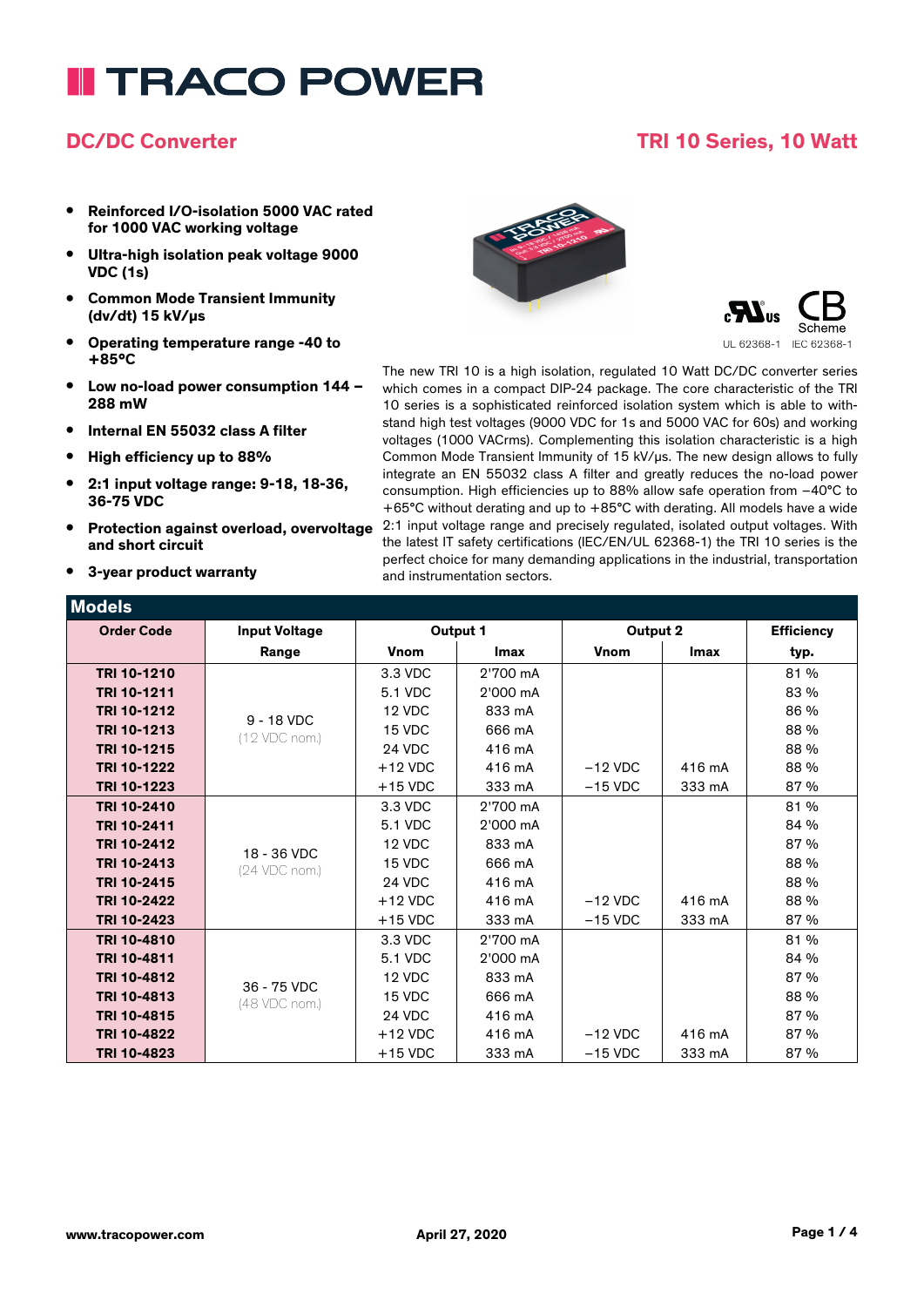## **II TRACO POWER**

| <b>Input Specifications</b> |                |                                   |                                                   |
|-----------------------------|----------------|-----------------------------------|---------------------------------------------------|
| Input Current               | - At no load   | 12 Vin models: 12 mA typ.         |                                                   |
|                             |                | 24 Vin models: 8 mA typ.          |                                                   |
|                             |                | 48 Vin models: 6 mA typ.          |                                                   |
|                             | - At full load | 12 Vin models: 960 mA typ.        |                                                   |
|                             |                | 24 Vin models: 480 mA typ.        |                                                   |
|                             |                | 48 Vin models: <b>240 mA typ.</b> |                                                   |
| Surge Voltage               |                |                                   | 12 Vin models: 25 VDC max. (1 s max.)             |
|                             |                |                                   | 24 Vin models: 50 VDC max. (1 s max.)             |
|                             |                |                                   | 48 Vin models: <b>100 VDC max.</b> (1 s max.)     |
| Under Voltage Lockout       |                |                                   | 12 Vin models: 7 VDC min. / 8 VDC typ.            |
|                             |                |                                   | 24 Vin models: 15 VDC min. / 16 VDC typ.          |
|                             |                |                                   | 48 Vin models: 31 VDC min. / 33 VDC typ.          |
| Recommended Input Fuse      |                |                                   | (The need of an external fuse has to be assessed) |
|                             |                |                                   | in the final application.)                        |
| Input Filter                |                |                                   | Internal Pi-Type                                  |
|                             |                |                                   |                                                   |

| <b>Output Specifications</b>     |                                  |                                         |                                        |
|----------------------------------|----------------------------------|-----------------------------------------|----------------------------------------|
| Voltage Set Accuracy             |                                  |                                         | $±1\%$ max.                            |
| Regulation                       | - Input Variation (Vmin - Vmax)  | single output models: 0.5% max.         |                                        |
|                                  |                                  | dual output models: 0.5% max.           |                                        |
|                                  | - Load Variation ( $0 - 100\%$ ) | single output models: 0.5% max.         |                                        |
|                                  |                                  |                                         | dual output models: 1% max. (Output 1) |
|                                  |                                  |                                         | <b>1% max.</b> (Output 2)              |
|                                  | - Voltage Balance                | dual output models: 2% max.             |                                        |
|                                  | (symmetrical load)               |                                         |                                        |
|                                  | - Cross Regulation               | dual output models: 5% max.             |                                        |
|                                  | (25% / 100% asym. load)          |                                         |                                        |
| Ripple and Noise                 | - 20 MHz Bandwidth               |                                         | 50 mVp-p typ. $(w/10 \mu F$ MLCC)      |
|                                  |                                  |                                         | 70 mVp-p max. (w/ 10 µF MLCC)          |
| Capacitive Load                  | - single output                  | 3.3 Vout models: 4'700 µF max.          |                                        |
|                                  |                                  | 5.1 Vout models: 3'300 µF max.          |                                        |
|                                  |                                  | 12 Vout models: 560 uF max.             |                                        |
|                                  |                                  | 15 Vout models: 360 µF max.             |                                        |
|                                  |                                  | 24 Vout models: 140 µF max.             |                                        |
|                                  | - dual output                    | 12 / -12 Vout models: 280 / 280 µF max. |                                        |
|                                  |                                  | 15 / -15 Vout models: 180 / 180 µF max. |                                        |
| Minimum Load                     |                                  |                                         | Not required                           |
| Start-up Time                    |                                  |                                         | 30 ms typ. / 60 ms max.                |
| <b>Short Circuit Protection</b>  |                                  |                                         | Continuous, Automatic recovery         |
| <b>Output Current Limitation</b> |                                  |                                         | 190% max. of lout max.                 |
|                                  |                                  |                                         | 150% typ. of lout max.                 |
| Overvoltage Protection           |                                  |                                         | 125% typ. of Vout nom.                 |
| <b>Transient Response</b>        | - Response Deviation             |                                         | 5% max. (75% to 100% Load Step)        |
|                                  | - Response Time                  |                                         | 300 µs typ. (75% to 100% Load Step)    |
|                                  |                                  |                                         |                                        |
| <b>Safety Specifications</b>     |                                  |                                         |                                        |
| <b>Safety Standards</b>          | - IT / Multimedia Equipment      |                                         | EN 62368-1                             |
|                                  |                                  |                                         | IEC 62368-1                            |

|                           | UL 62368-1                        |
|---------------------------|-----------------------------------|
| - Certification Documents | www.tracopower.com/overview/tri10 |
| <b>Pollution Degree</b>   | PD <sub>2</sub>                   |
| Over Voltage Category     | OVC II                            |

All specifications valid at nominal voltage, full load and +25°C after warm-up time unless otherwise stated.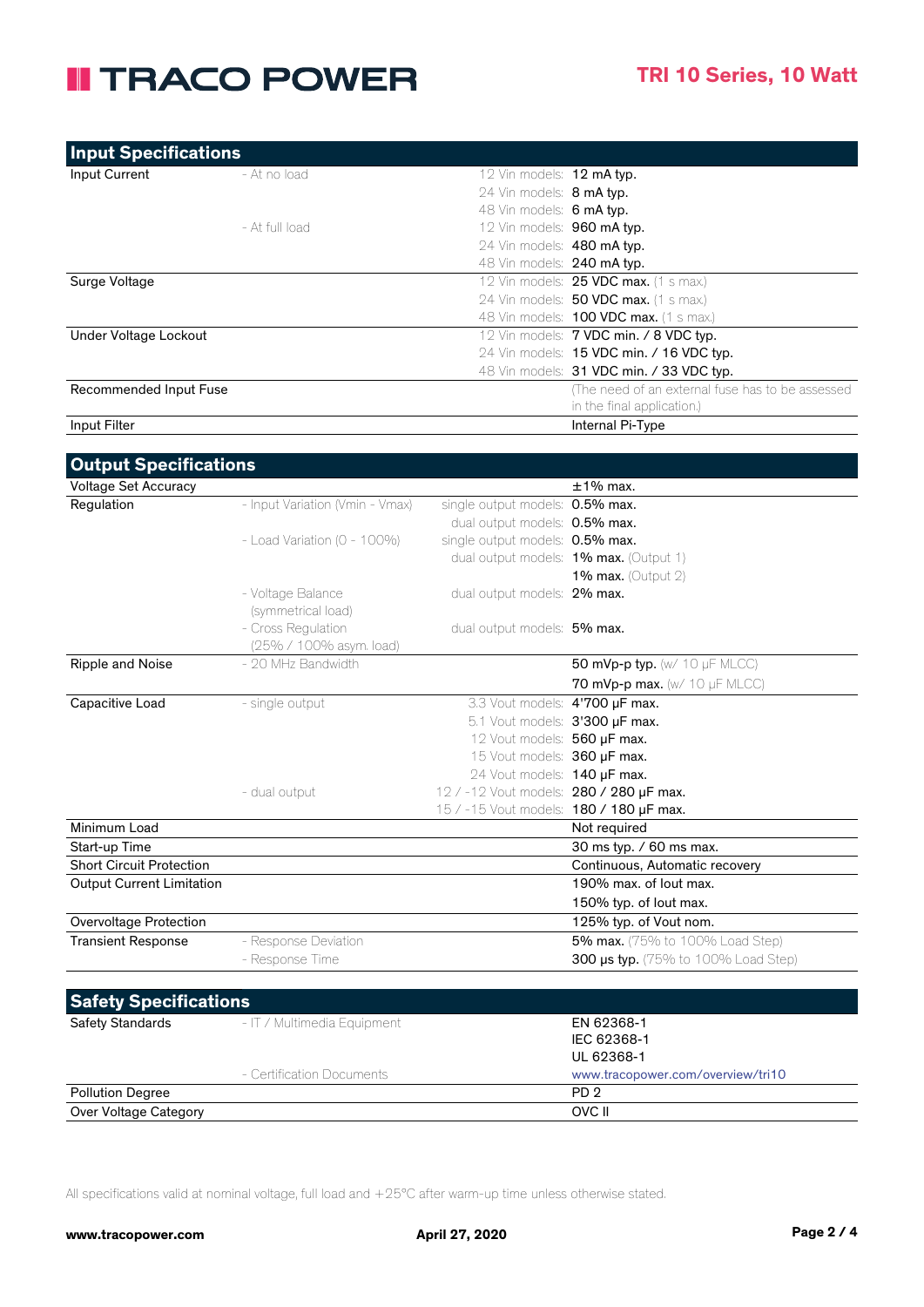## **II TRACO POWER**

| <b>EMC Specifications</b>     |                             |                                                             |  |
|-------------------------------|-----------------------------|-------------------------------------------------------------|--|
| <b>EMI Emissions</b>          | - Conducted Emissions       | <b>EN 55032 class A (internal filter)</b>                   |  |
|                               |                             | <b>EN 55032 class B</b> (with external filter)              |  |
|                               |                             | <b>FCC Part 15 class A</b> (internal filter)                |  |
|                               | - Radiated Emissions        | <b>EN 55032 class A (internal filter)</b>                   |  |
|                               |                             | <b>FCC Part 15 class A</b> (internal filter)                |  |
|                               |                             | External filter proposal: www.tracopower.com/overview/tri10 |  |
| <b>EMS Immunity</b>           |                             | <b>EN 55035</b> (Multimedia)                                |  |
|                               | - Electrostatic Discharge   | Air: EN 61000-4-2, $\pm$ 15 kV, perf. criteria A            |  |
|                               |                             | EN 61000-4-2, $\pm$ 8 kV, perf. criteria A<br>Contact:      |  |
|                               | - RF Electromagnetic Field  | EN 61000-4-3, 10 V/m, perf. criteria A                      |  |
|                               | - EFT (Burst) / Surge       | EN 61000-4-4, $\pm$ 2 kV, perf. criteria A                  |  |
|                               |                             | EN 61000-4-5, $\pm$ 2 kV, perf. criteria A                  |  |
|                               |                             | Ext. input component: $KY 1 µF / 100 V$                     |  |
|                               | - Conducted RF Disturbances | EN 61000-4-6, 10 Vrms, perf. criteria A                     |  |
|                               | - PF Magnetic Field         | EN 61000-4-8, 100 A/m, perf. criteria A<br>Continuous:      |  |
|                               |                             |                                                             |  |
| <b>General Specifications</b> |                             |                                                             |  |

| <b>Relative Humidity</b>         |                                 | 95% max. (non condensing)                               |
|----------------------------------|---------------------------------|---------------------------------------------------------|
| <b>Temperature Ranges</b>        | - Operating Temperature         | $-40^{\circ}$ C to $+85^{\circ}$ C                      |
|                                  | - Case Temperature              | $+105^{\circ}$ C max.                                   |
|                                  | - Storage Temperature           | $-50^{\circ}$ C to $+125^{\circ}$ C                     |
| <b>Power Derating</b>            | - High Temperature              | See application note: www.tracopower.com/overview/tri10 |
| Cooling System                   |                                 | Natural convection (20 LFM)                             |
| <b>Altitude During Operation</b> |                                 | 5'000 m max.                                            |
| <b>Switching Frequency</b>       |                                 | 200 - 280 kHz (PWM)                                     |
|                                  |                                 | 240 kHz typ. (PWM)                                      |
| <b>Insulation System</b>         |                                 | Reinforced Insulation                                   |
| Working Voltage (rated)          |                                 | 1'000 VAC                                               |
| <b>Isolation Test Voltage</b>    | - Input to Output, 60 s         | 5'000 VAC                                               |
|                                  | - Input to Output, 1 s          | 9'000 VDC                                               |
| <b>Isolation Resistance</b>      | - Input to Output, 500 VDC      | 10'000 MΩ min.                                          |
| <b>Isolation Capacitance</b>     | - Input to Output, 100 kHz, 1 V | 20 pF max.                                              |
| <b>Common Mode Transient</b>     |                                 | 15 kV/us min.                                           |
| Immunity                         |                                 |                                                         |
| Reliability                      | - Calculated MTBF               | 3'817'000 h (MIL-HDBK-217F, ground benign)              |
| <b>Housing Material</b>          |                                 | <b>Plastic</b> (UL 94 V-0 rated)                        |
| <b>Pin Material</b>              |                                 | Copper (C6804)                                          |
| <b>Pin Foundation Plating</b>    |                                 | Nickel $(2 - 4 \mu m)$                                  |
| Pin Surface Plating              |                                 | Tin $(3 - 5 \mu m)$ , matte                             |
| <b>Soldering Profile</b>         |                                 | <b>Wave Soldering</b>                                   |
|                                  |                                 | 260°C / 10 s max.                                       |
| <b>Connection Type</b>           |                                 | THD (Through-Hole Device)                               |
| Weight                           |                                 | 16 <sub>q</sub>                                         |
| <b>Environmental Compliance</b>  | - Reach                         | www.tracopower.com/info/reach-declaration.pdf           |
|                                  | - RoHS                          | www.tracopower.com/info/rohs-declaration.pdf            |

#### **Supporting Documents**

Overview Link (for additional Documents) www.tracopower.com/overview/tri10

All specifications valid at nominal voltage, full load and +25°C after warm-up time unless otherwise stated.